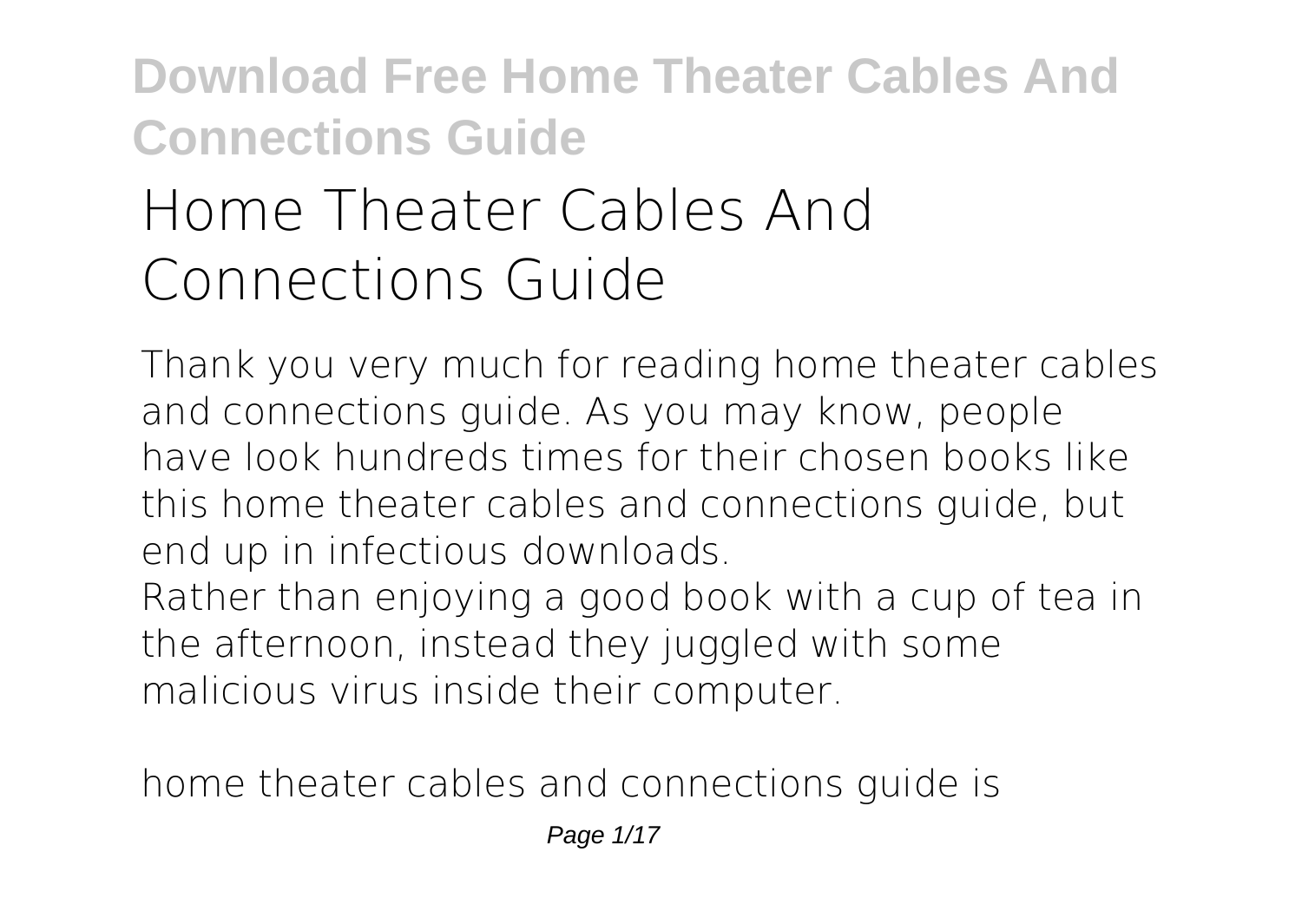available in our book collection an online access to it is set as public so you can get it instantly.

Our digital library saves in multiple locations, allowing you to get the most less latency time to download any of our books like this one.

Merely said, the home theater cables and connections guide is universally compatible with any devices to read

*How to Choose the Right Speaker Wire? | Home Theater Basics* Building a Media Wall with All Custom Wiring, Cabling, and Ports **HHow to Hide \u0026 Run** Speaker Wires into Wall or Attic Review | Klipsch Home Theater System How to Connect Speakers to Page 2/17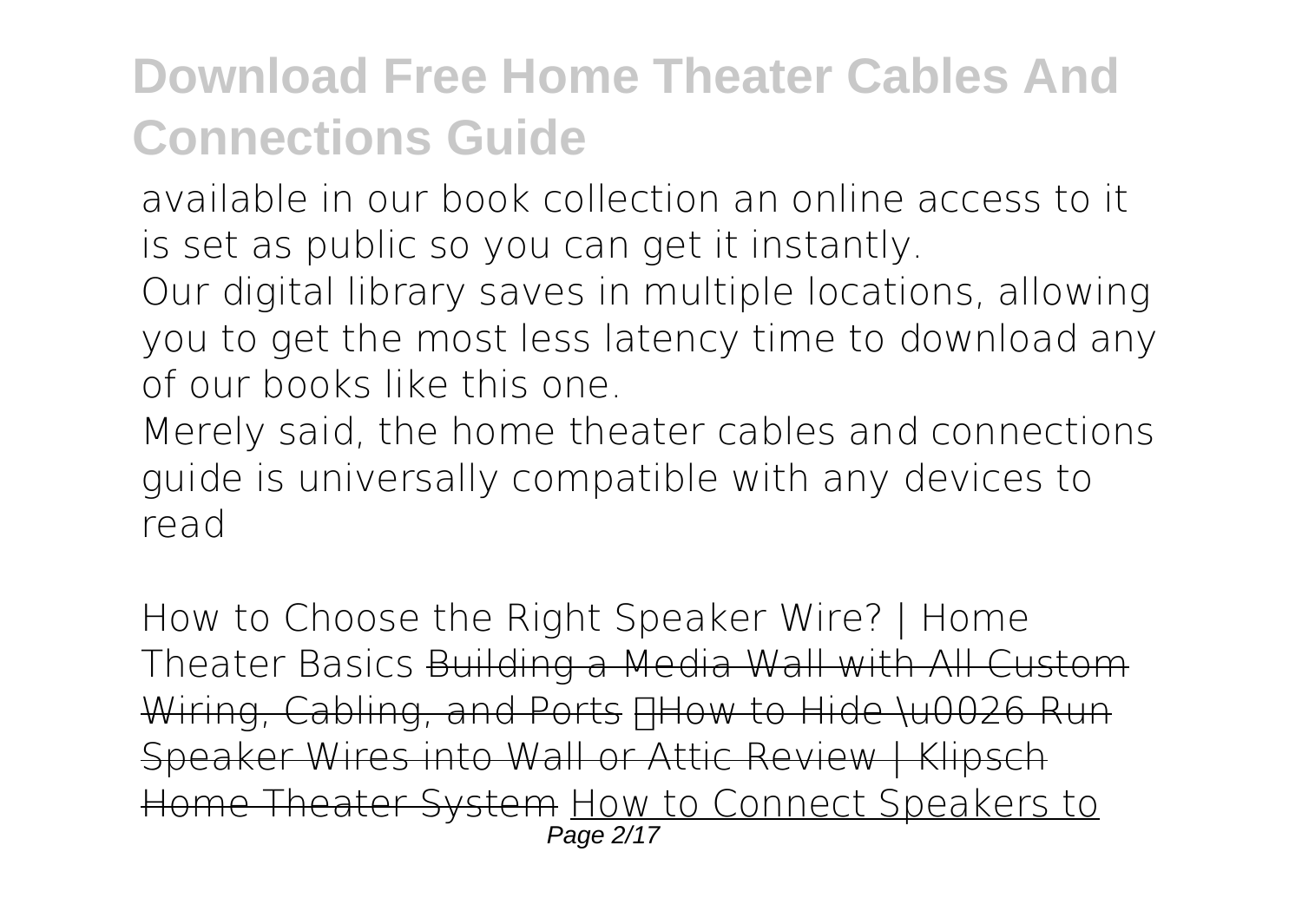Amplifiers | Home Audio Basics How to Connect an HDTV to Your Sound System or Home Theater For Dummies How to Wire a Receiver for Beginners How to Connect Speaker Wire to Speakers and Banana Plugs How To Set Up a Home Theater System Using a Receiver HOW TO Properly Pre-Wire your Home Theater, Speakers, and TVs in 2019 w/ Dreamedia Choosing Speaker Cables for your Home Theater System HOW TO Set Up a 5.1 HOME THEATER Surround Sound Speaker System in 2020 Connect LG TV And Hometheater With Optical Cable, How To *How does bi-wiring work? Banana Plugs - They are not all the Same* **Easy Way to Fish Wires in Wall \u0026 locate Studs** *How to Connect a TV to AVR surround* Page 3/17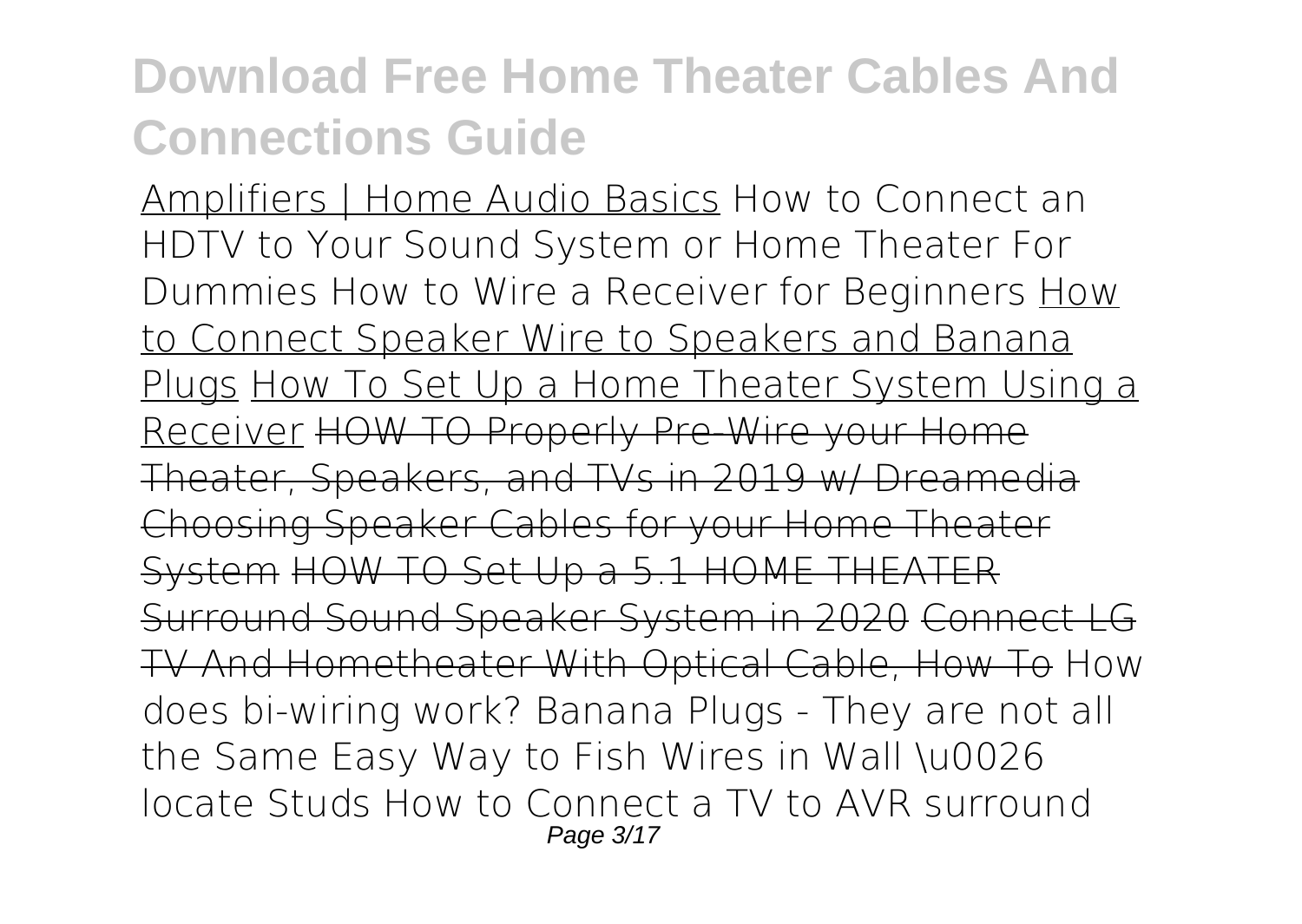*sound Receiver* **How to make Your own HiFi Speaker Wire** Using Banana plug for your speaker cable How To Hide Your TV Wires in 30 Minutes - DIY Samsung TV MU7000 7 series connect external speaker 3.5 mm jack and fix crackling sound *Hiding cables with CordMate system What Speaker Wire To Buy As Fast As Possible* Should You Use XLR or RCA CABLES For Home Theater?| Balanced vs UnBalanced | HOME THEATER TECH TIP **How to Connect a Home Theater to a TV** How to Extend Speakers Wire without cutting wires (Sony Speakers Wire Extension) *How to Connect Your Speaker Systems to a TV | Arion Legacy How to* install Banana Plugs on Speaker Wire How to set up your home theater system | Crutchfield video **A/V** Page 4/17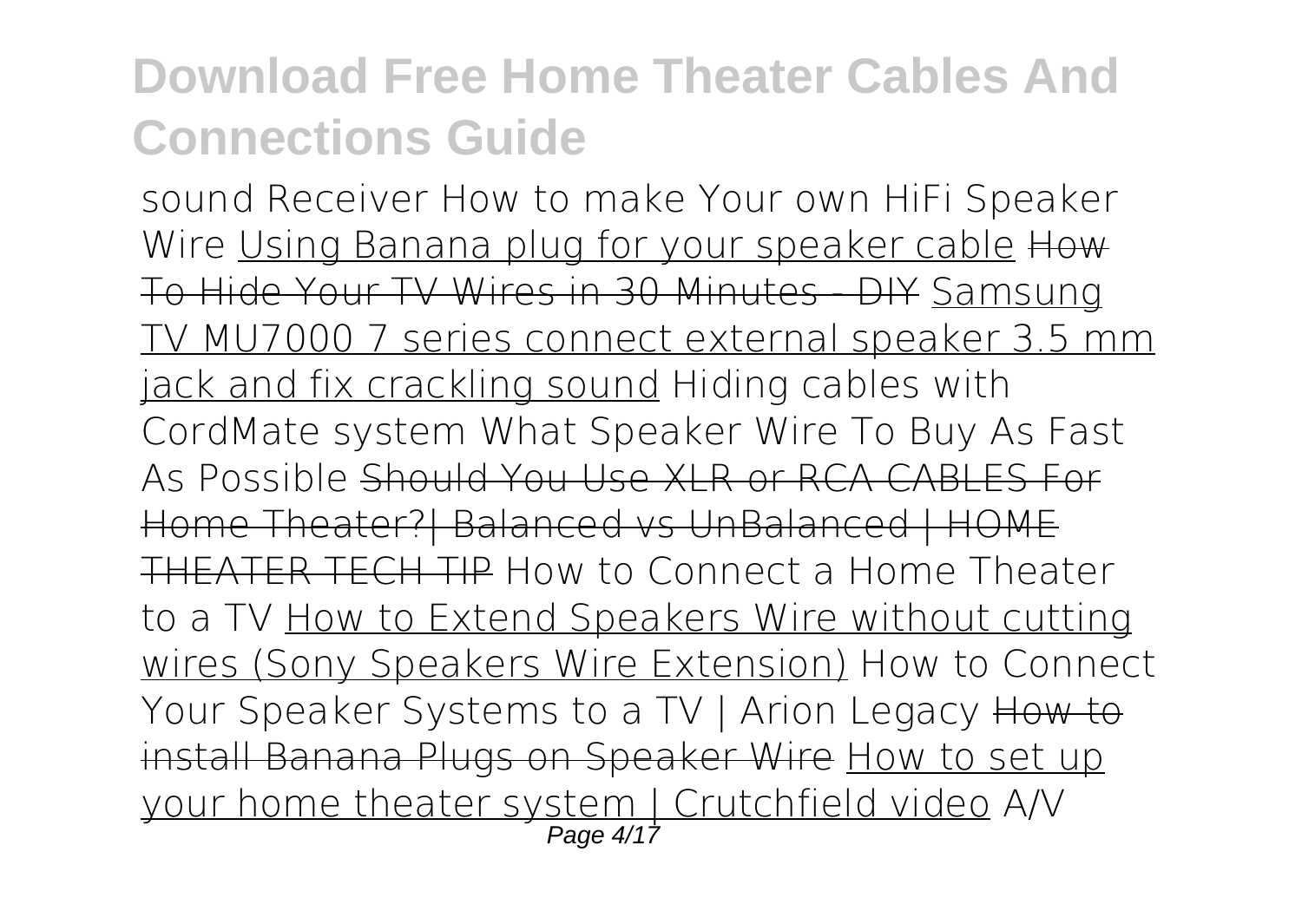**Receiver Connections Explained How to Connect set top box Audio to Home Theater System** Home Theater Cables And Connections

However, in home theater wiring discussions these terms are often used quite loosely and the term cable, lead or wire is used for all types of connections. Which Home Theater Connections Should I Use? It's all very well identifying all the different cables and connections that you will come across, but you still must decide which one to use. Even though this sounds like an easy process, it's common to have a choice of different connections for sending the sound and picture between our devices.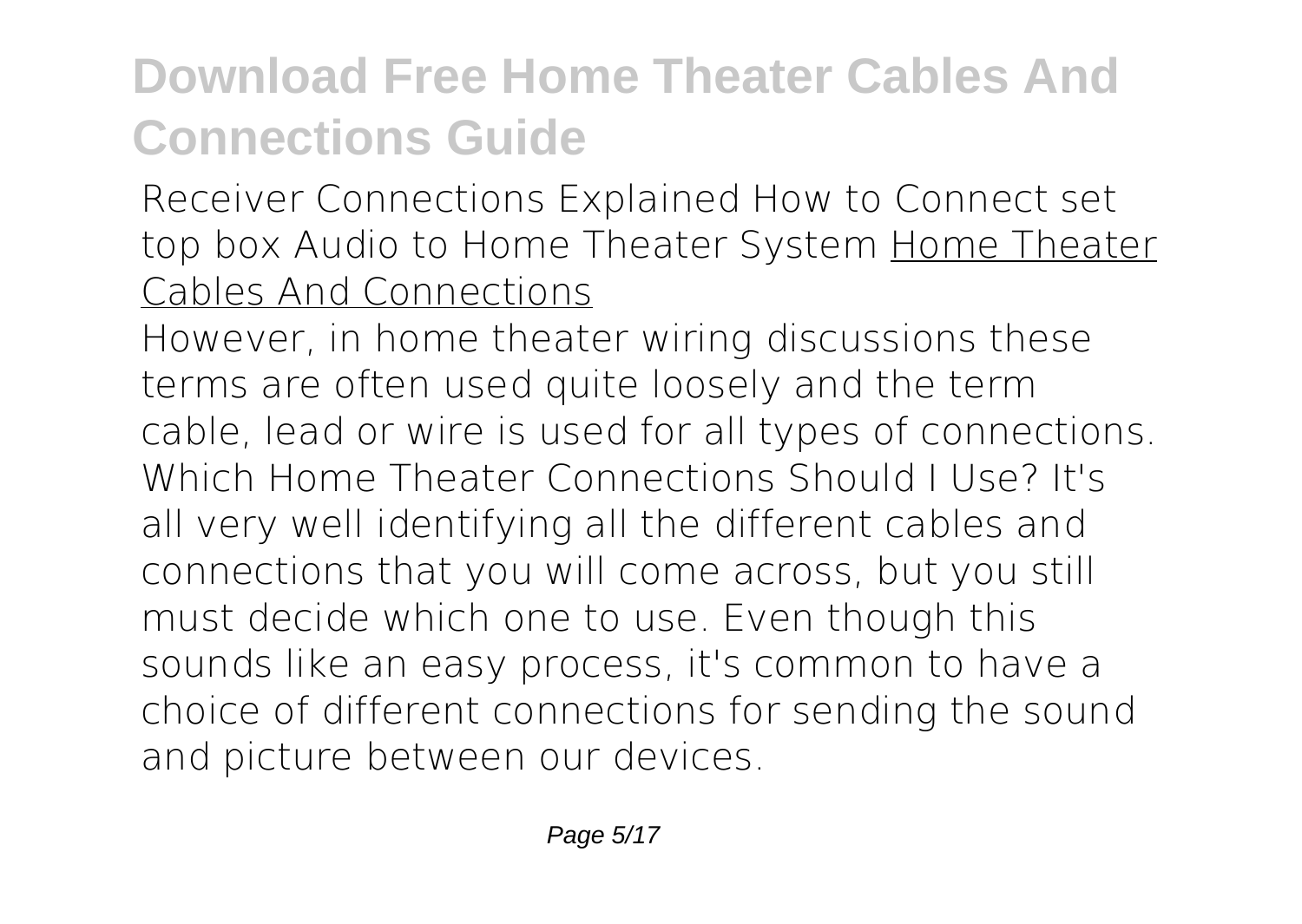Home Theater Wiring & Connections Guide A HOME THEATER NETWORK HTN consists of HOME automation, home THEATER and home NETWORK systems. Connecting a Home Theater Network can be confusing. Cables seem to go everywhere with different types of inputs/outputs such as HDMI, DVI, digital coaxial, fiber optic, USB, firewire, S-Video, component, VGA, etc. Several connection diagrams are provided below to make connecting Home Theater Networks easier.

#### Home Theater Network ...The Ultimate Connection Diagram

As you can tell from the title, there will be 9 cables Page 6/17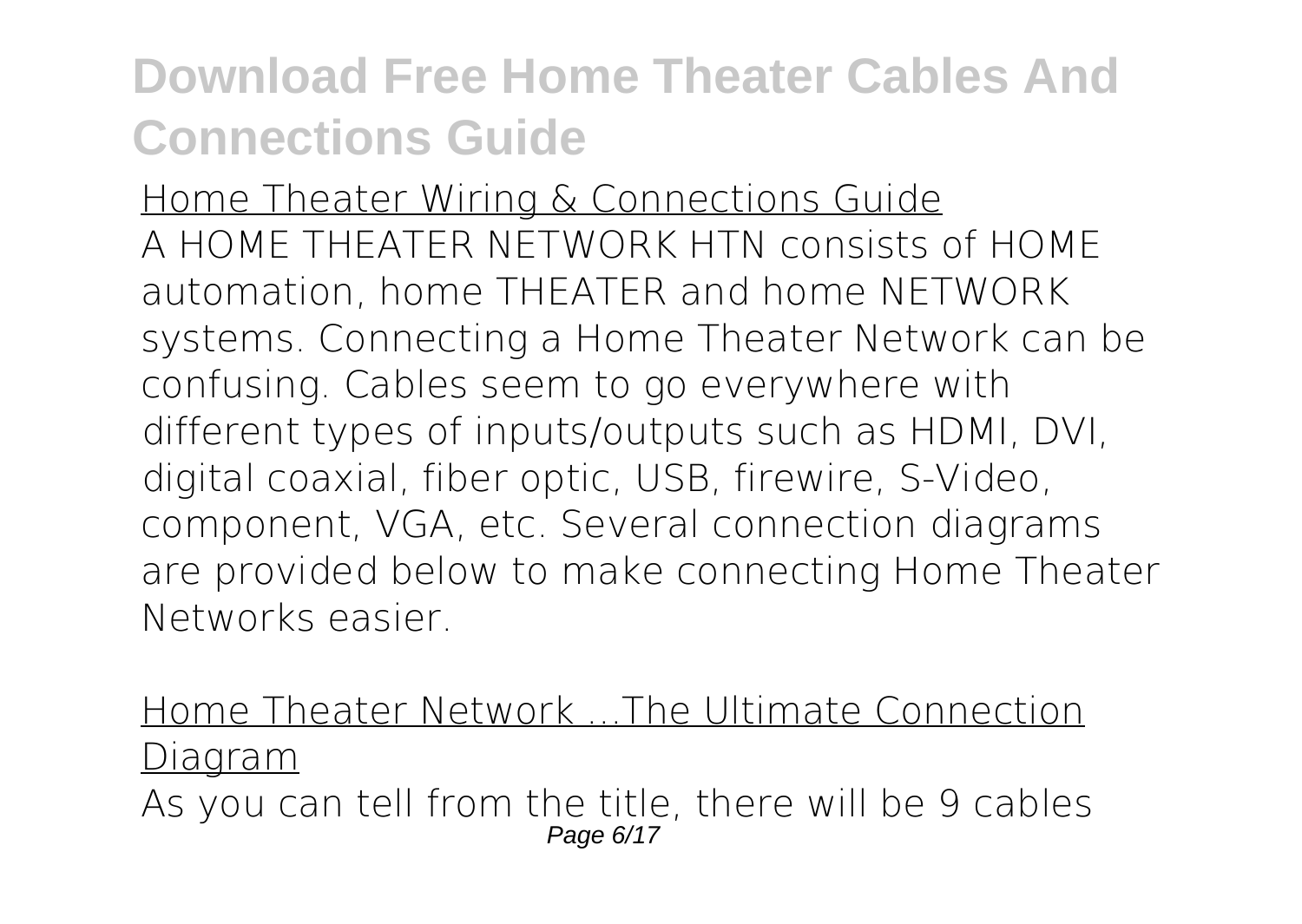required for home theater, or only some depending on your setup, and they are as follows: Composite video cables HDMI cables DVI cables Coaxial video cables Component video cables Stereo RCA cables Coax digital S/PDIF cables Optical cables ...

The 9 Cables You Need For Home Theater Installations Pick out your home theater system components such as game consoles, Blu-ray, surround sound, iPod, satellite and cable receivers, and HDTV from the list below. You'll be taken to a diagram about the cables & connections from your AV component to your home theater. You will see the differences between different cables including HDMI, DVI, S-Video, Digital Coax, and Page 7/17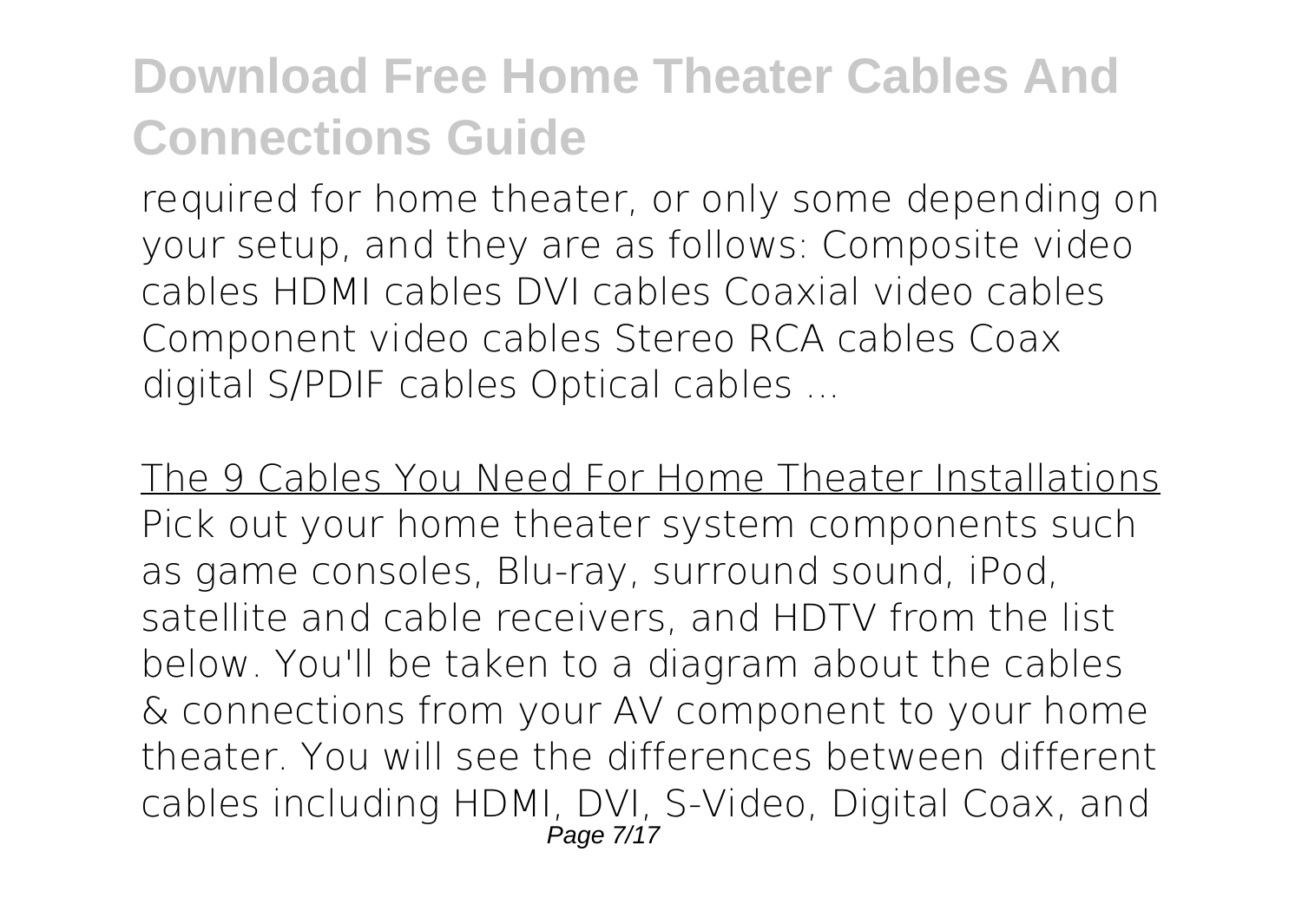Analog Stereo Audio cables.

#### Learning Center | Home Theater Connection Guide - Monster ...

HDMI cables are the primary way to connect devices to a TV or home theater set-up. HDMI cables can pass video, audio, and limited control signals. Devices that may have HDMI connections include: TVs, Video Projectors, PC Monitors

### Everything You Need to Know About HDMI Cable

Types

For instance, a 5.1 home theater setup featuring a speaker with a 8Ω rating should be connected using a Page 8/17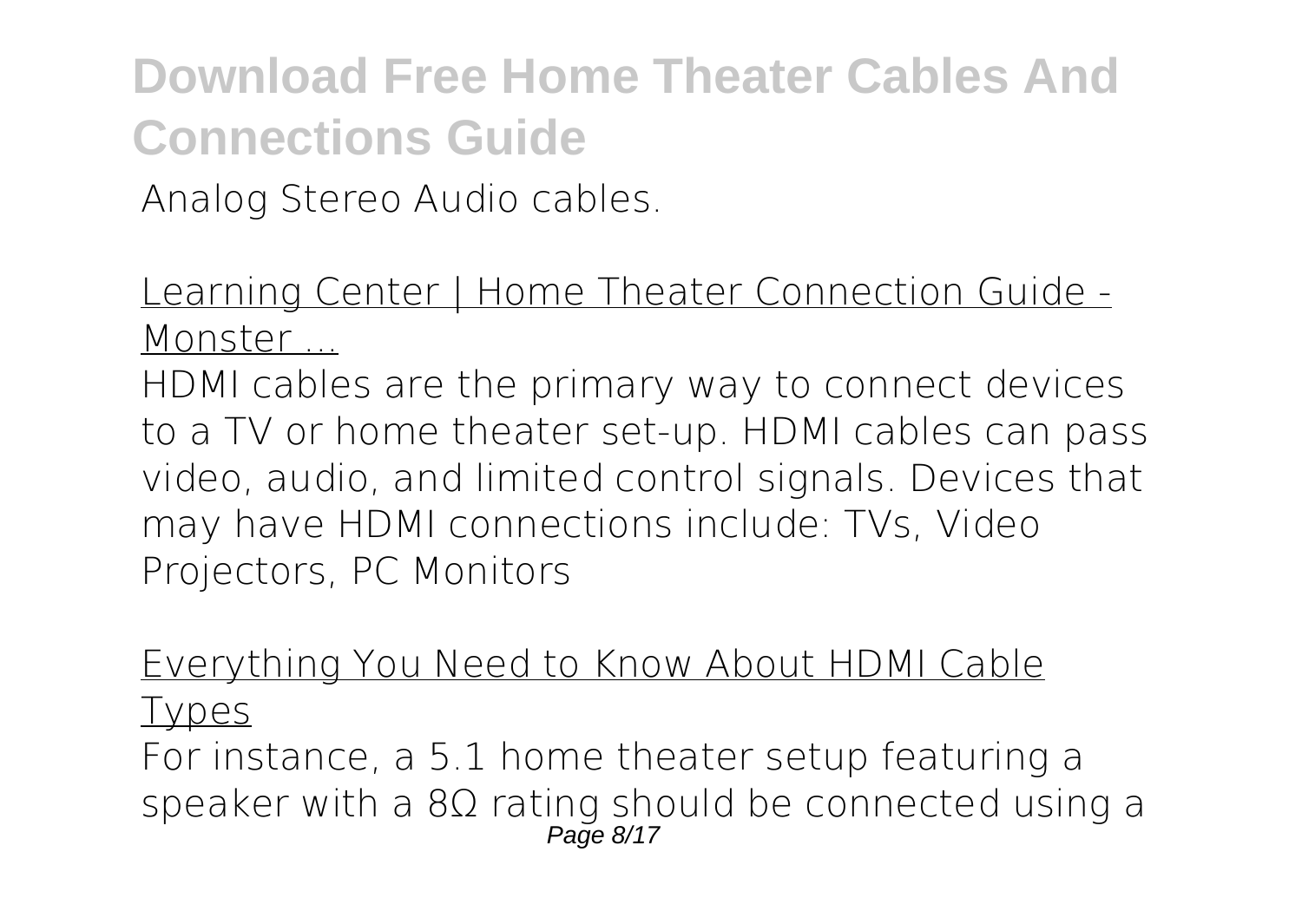wire whose resistance is beneath 0.40. Some audiophiles also recommend that cables should never be longer than 15 m (50 ft.) in a standard home theater setup.

#### Home Theater Wiring Tips, Diagram & Guide for 5.1-7.1 ...

You then have two options to connect your cable or satellite box to the TV and the rest of your home theater system: Connect the audio/video output of your box directly to your TV. Connect the box to your home theater receiver, and route the signal to your TV. If you have a video projector instead of a TV, the setup procedure is different.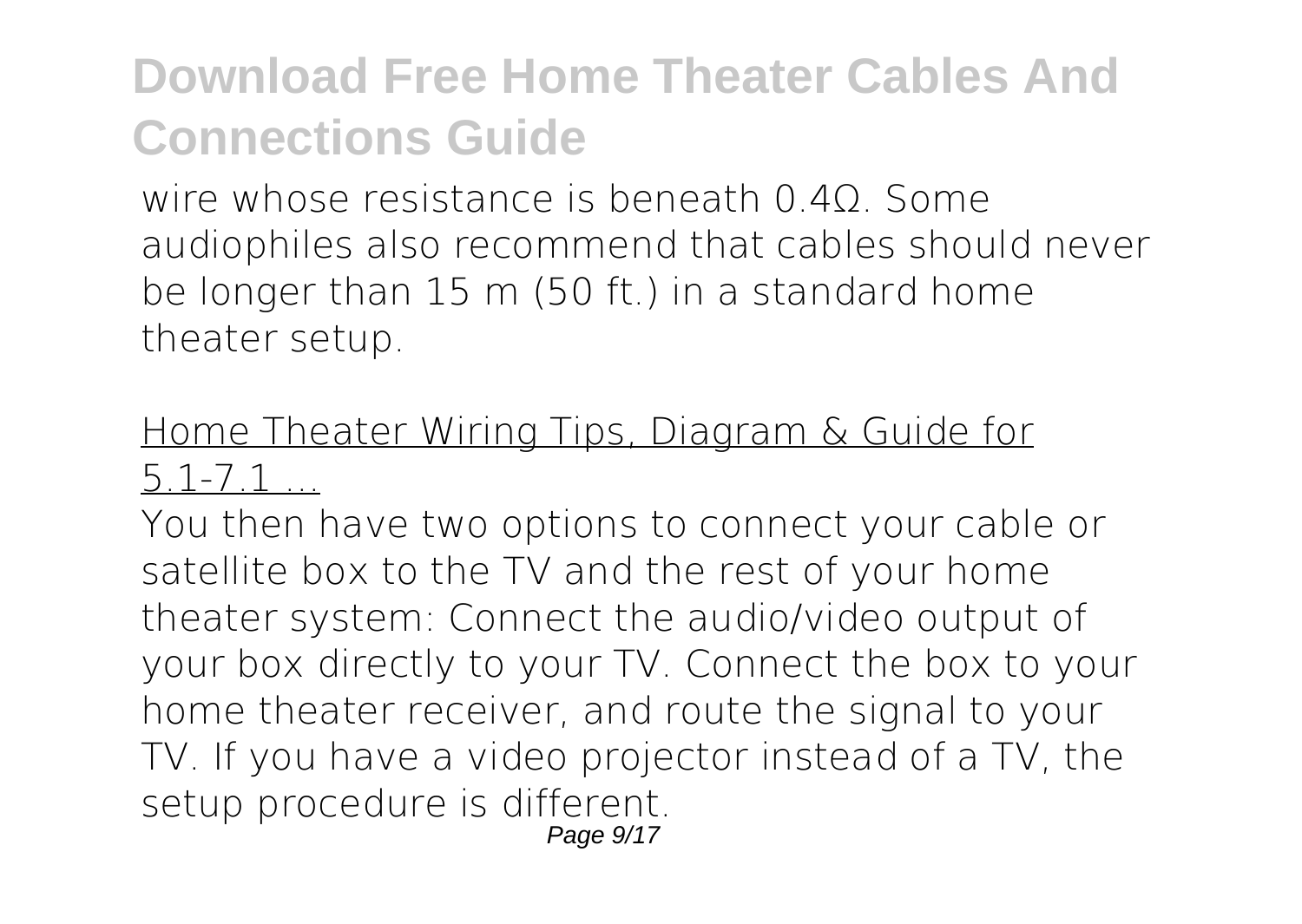How to Set Up a Basic Home Theater System Audio and Home Theater Connectors. Binding Posts, Banana and Spade connectors for Speaker cables, and RCA connectors for Digital and Analog interconnect Cables. We carry brands like Furutech, Furez, Vampire Wire, and others.

#### Connectors For Audio And Home Theater – Douglas Connection

BNC male to male cable, 2-50 feet long. Calrads 75 Ohm RG59U coax cable with Male-type BNC connectors on each end is perfect for CCTV, CATV or Digital audio. Wherever a 75 ohm BNC to BNC cable Page 10/17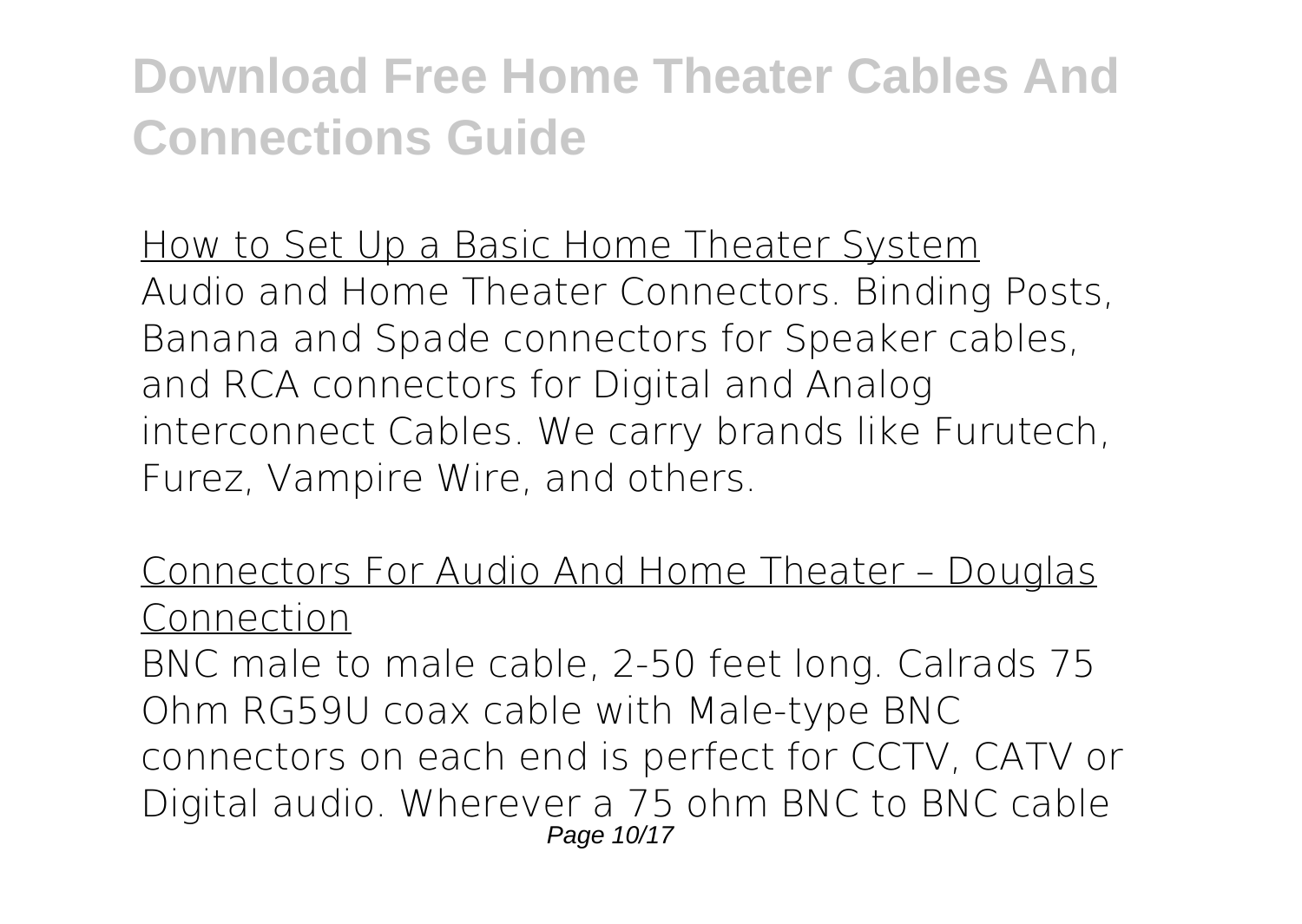with good bandwidth is...

Audio Video Home Theater Cables, Adapters, Converters ...

Jun 3, 2020 - The place to discover everything you need to know about home theater cables and connections. How to choose the right cable and what do they look like? From HDMI cables to optical connections. From coaxial audio to stereo RCA. See more ideas about Home theater setup, Home theater, Hdmi.

AV Cables & Connections for Home Theater 4.2mm Home Theater Speaker Wire Page 11/17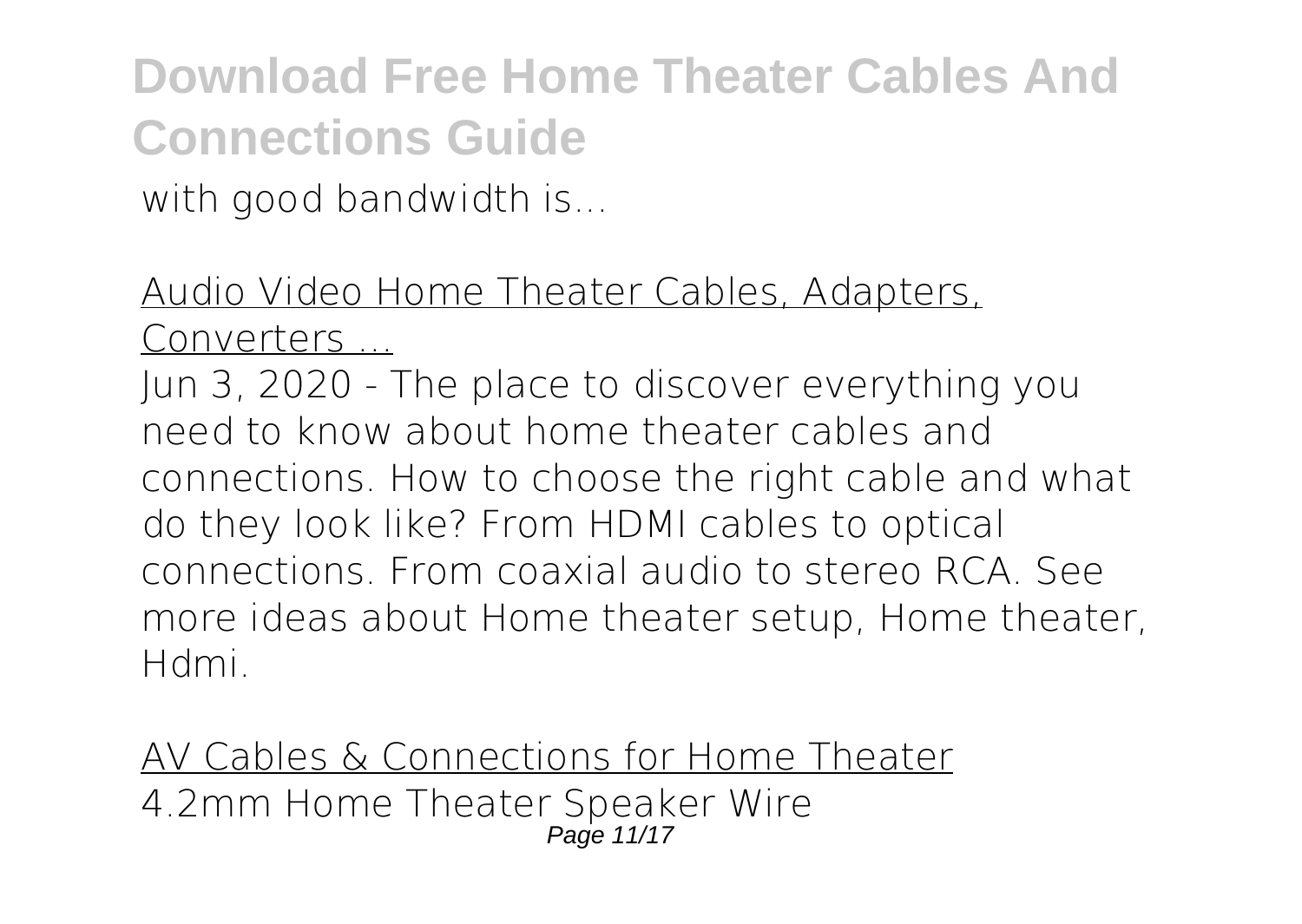Connectors(plugs) for select Sony Samsung Pioneer Toshiba etc. 6 PCs, 6 inch/each; 4.0 out of 5 stars 10 FosPower Banana Plugs 6 Pairs / 12 pcs, Closed Screw 24K Gold Plated Banana Speaker Plug Connectors for Speaker Wire, Wall Plate, Home Theater, Audio/Video Receiver, Amplifiers and Sound Systems

Amazon.com: home theater speaker connectors 6 Home Theater Speaker Cable Wires Connectors - Fit Sony Samsung 4.2mm TOOL FREE. £11.39. £13.47 postage. 173 sold. Genuine Sony DAV Home Cinema System Speaker Cable - Red Connector. 4m. £7.95. Click & Collect. Free postage. 3 4.2mm speaker wire connectors/plugs made for select Sony home theater Page 12/17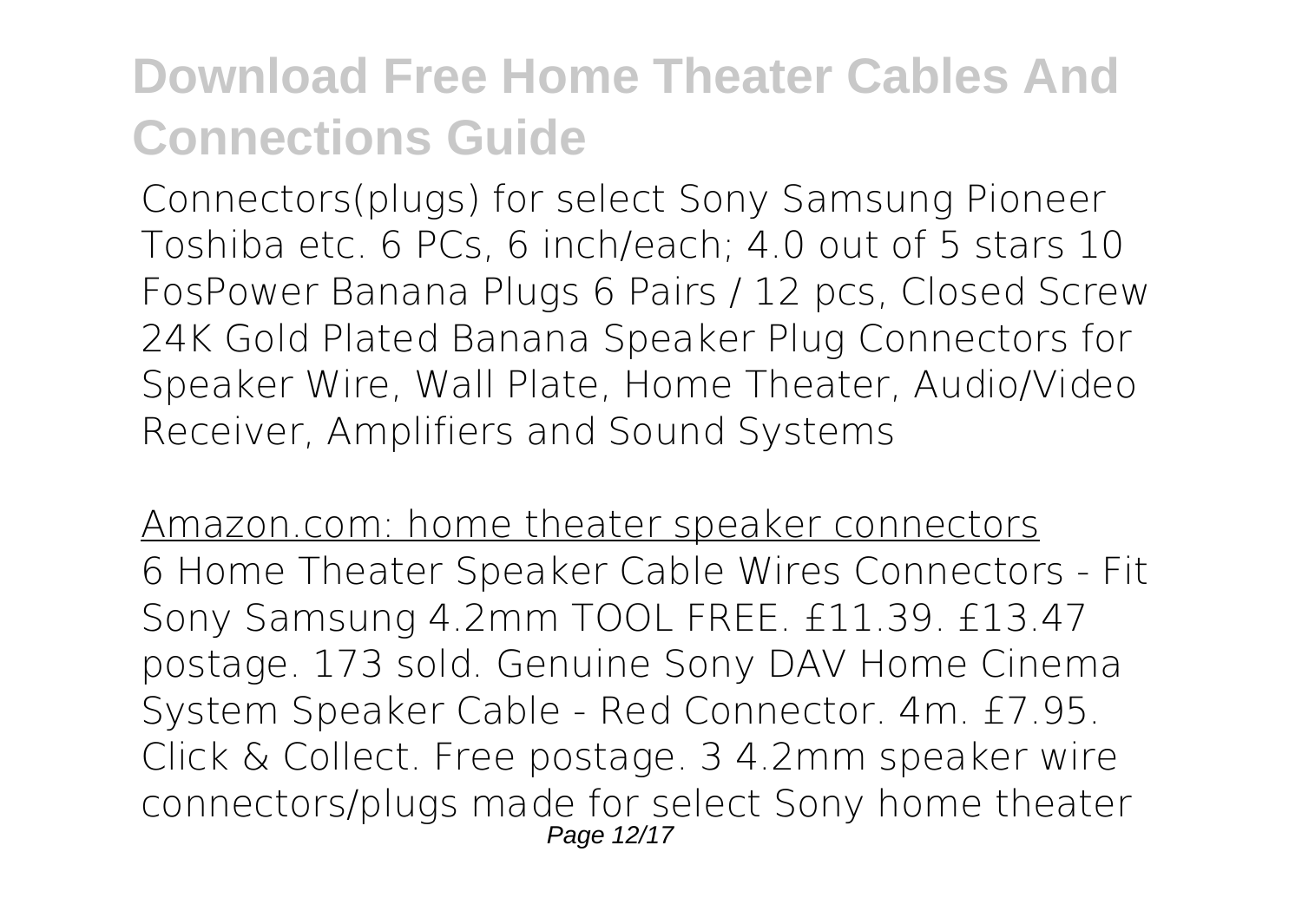sony speaker connectors products for sale | eBay Home Theater Connections & Cable Management (9) Home Theater Accessories (4) Cable Access Wall Plates (3) In-Wall Power & Cable Management (3) Brand Brand. Choose from one of Legrand's brands. On-Q (9) Mounting Mounting. Something that Serves as a Support, Setting, or Backing for the item. In-wall (2) Mounts ...

Home Theater Connections | Home Theater Connections ...

Many other types exist, but these cables are the most Page 13/17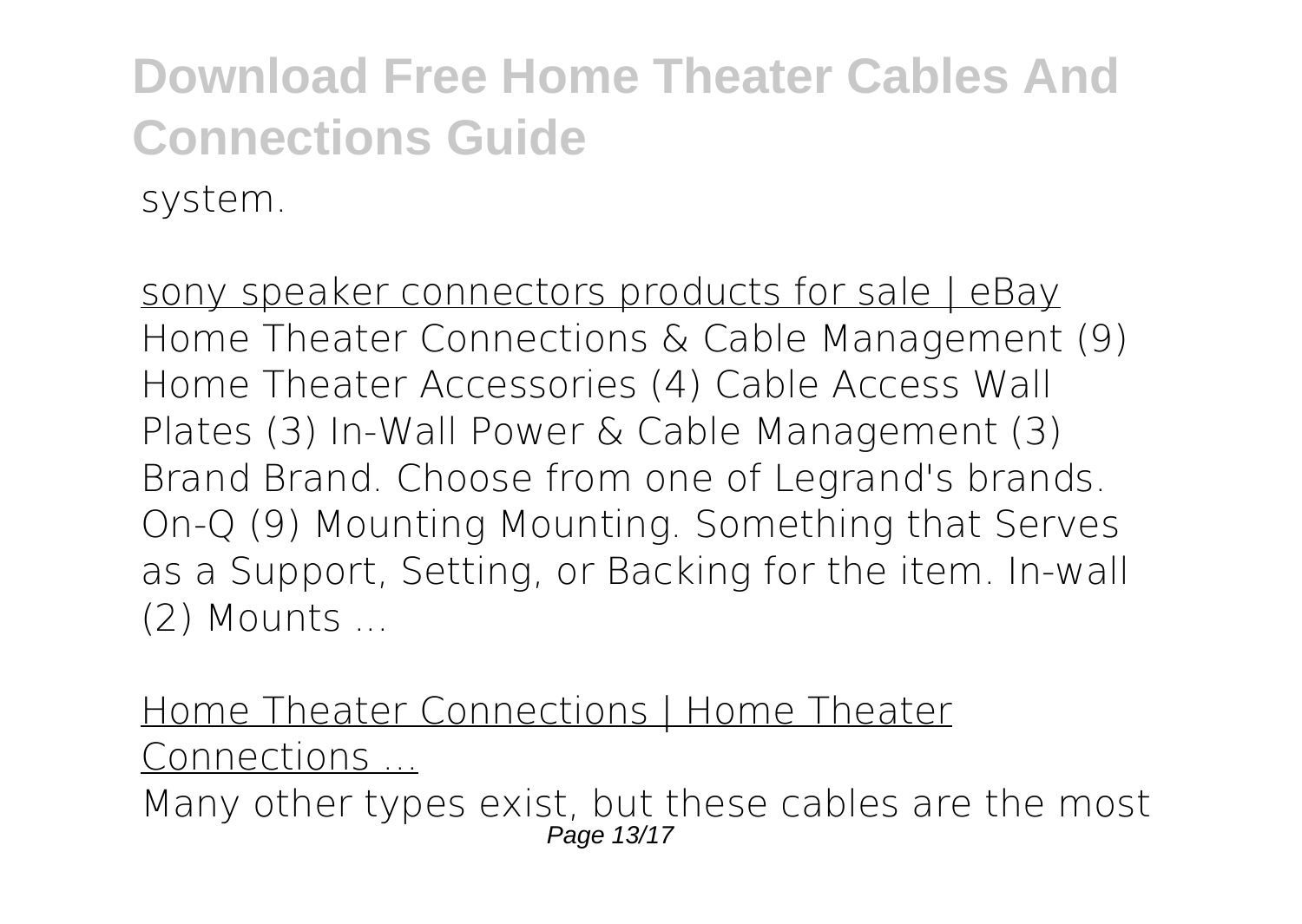widely used by professionals and home theater enthusiasts alike. The RCA cable is excellent to have when you need to hook up a DVD player to a TV. The HDMI cable is one of the most common, as it provides a connection for both audio and video for highdefinition media.

#### Home Theater Cables | Audio and Video Cables | B&H Photo

Most hi-fi and home cinema equipment will give you a choice of connections. On the back of the equipment you will find a set of colour coded binding posts. The binding posts have a central 4mm hole (sometimes covered with an easily removable plastic cap) that Page 14/17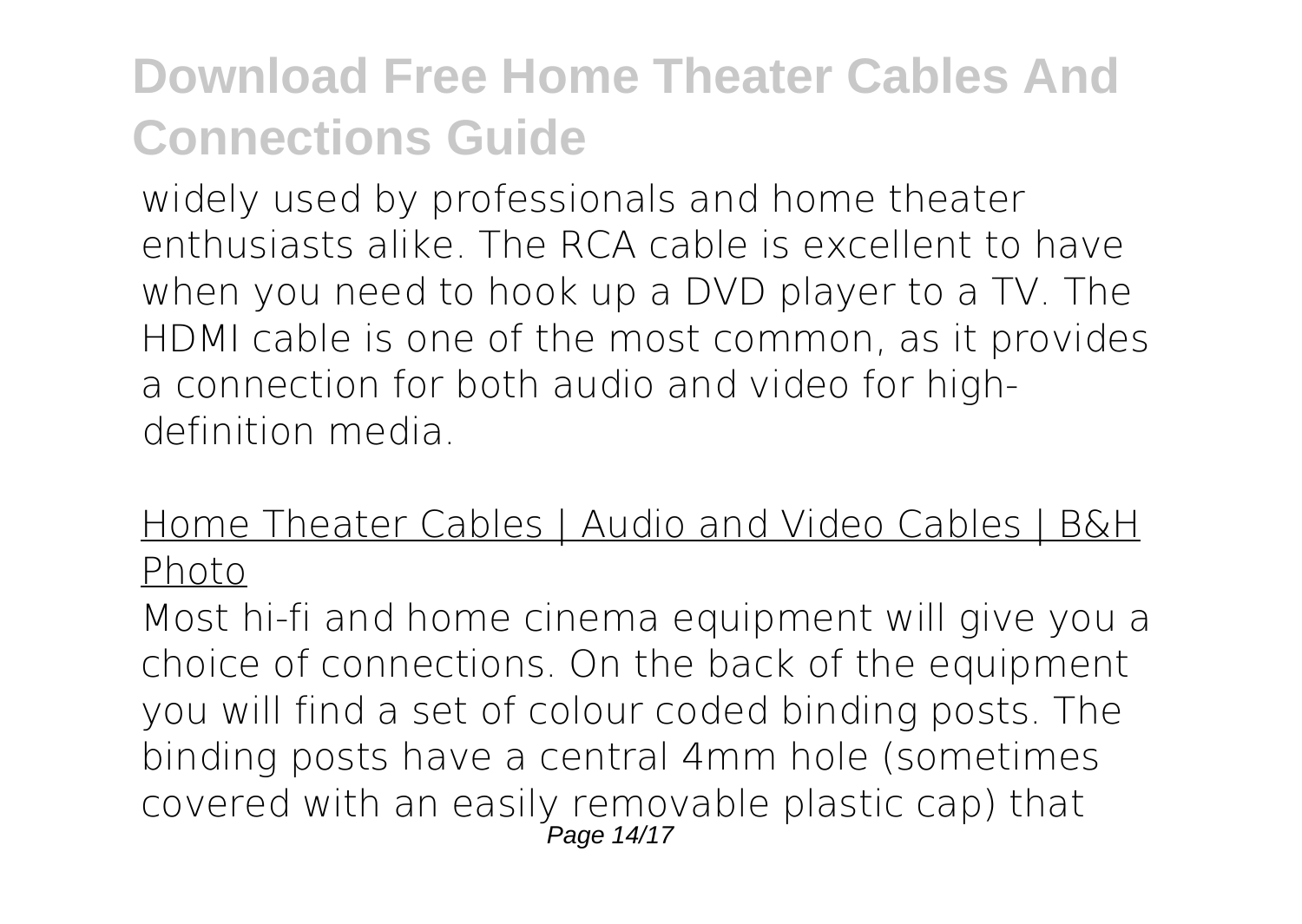you can connect a standard 4mm banana plug to.

Speaker cable guide - The Chord Company This item is compatible with many home theater systems that use 4.2mm speaker connectors. Please measure the spacing between the two pins to make sure it is 4.2mm. six cables are included, each 24 inches in length. We also include six easy to use wire splice connectors. Simply press on the splice top tab, insert wire, and release.

6 Home Theater Speaker Cables for Sony Samsung  $F$ t $c/4$ .2mm electrosmart® Speaker Cable Extension Kit suitable Page 15/17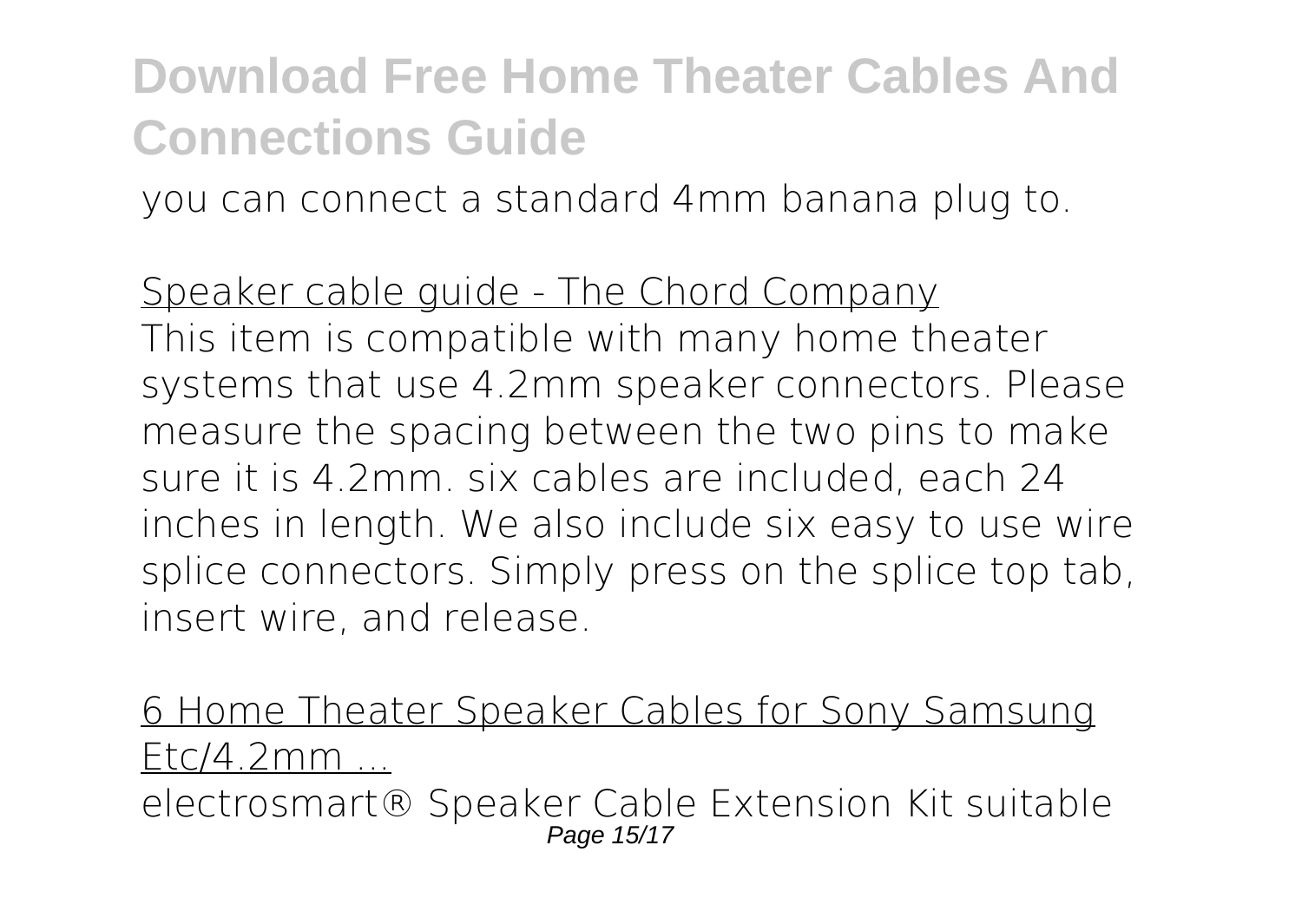to Extend Speaker Cables – Kit Includes White 2x 13 Strand Loud Speaker Cable - White Speaker Cable Clips - Speaker Cable Joining Block (5m Kit) Syncwire Optical Cable(1.8M) 24K Gold-Plated Optical Digital Audio Cable Toslink Lead for [S/PDIF] LG/Samsung/Sony/Philips Sound Bar, Smart TV, Home Theater, PS4, Xbox & PlayStation

Set of 6 Genuine Samsung Home Cinema Speaker Wire Cable ...

AV Cables & Adapters Audio Visual cables and adapters such as HDMI, VGA, DVI and much more. Sort by Sort by Title A-Z Title Z-A Price Low-High Price High-Low Reference A-Z Reference Z-A Most Recent Page 16/17